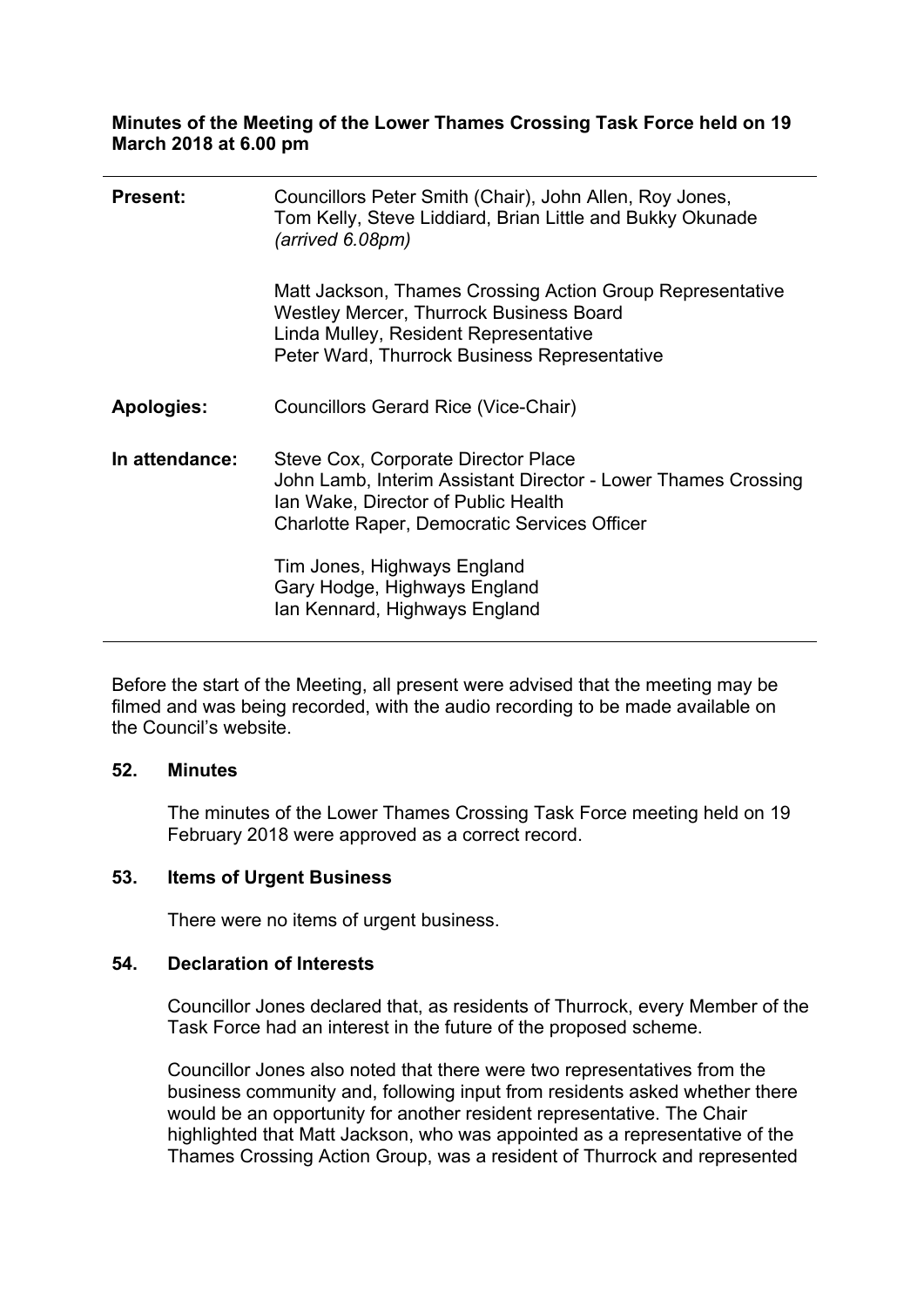the views of some 10,000 residents. It was therefore considered that there was sufficiently balanced representation.

## **55. Update on liaison with Highways England**

The Corporate Director of Place presented the item which provided the Task Force of an update regarding the meetings held between Council officers and Highways England since the last meeting of the Task Force.

The Resident Representative noted that the meetings were described as weekly, however only two items had been listed. She sought assurances that no topics were being discussed without being reported to the Task Force. It was explained that not every week contained a meeting owing to diary constraints. Members were however assured that all matters discussed at the weekly meeting would be brought to the Task Force.

## **56. Highways England Action List**

Representatives from Highways England provided a brief outline of works progressed since the last meeting of the Task Force which mostly centred around project related development matters. There was also ongoing work around ecology and environmental surveys, ground surveys, air quality surveys, environmental mitigation works and contract and procurement strategies.

The Task Force was updated that statutory consultation would now not take place until late summer / early autumn. Information would continue to be shared with Council officers and weekly meetings would continue.

The Chair requested that Highways England provide a response regarding the 17 point document referenced at the previous meeting, though he did not expect them to have a response to hand.

Councillor Kelly requested certain items be added to the action list, given the continuing problems Thurrock faced when issues arose with the crossing. He felt the two routes should be connected and form a bypass for one another; residents should have alternative routes when issues arose. He was also concerned by the figures used by Highways England, which suggested the proposed Lower Thames Crossing would siphon off 14% of the traffic leaving 130,000 vehicles using the current crossing which would then backfill with more traffic on the existing crossing. The current congestion issue would therefore not be resolved. There was a lack of investment on the current crossing. He therefore requested:

- More ambitious plans
- Figures to be checked
- Justification of £6bn cost of crossing

Highways England understood the challenges; Members were advised that the entire UK network was under pressure however the existing Dartford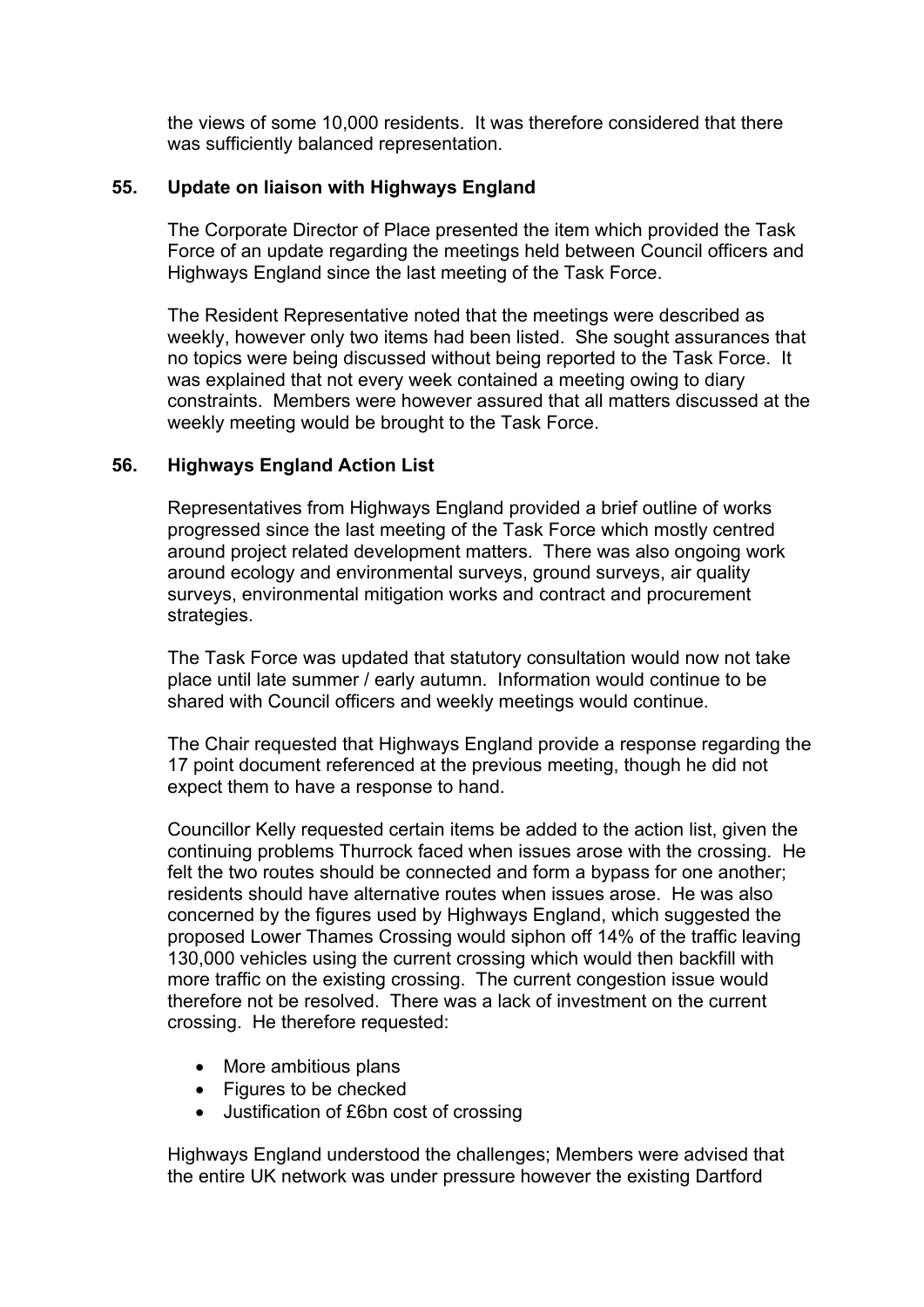Crossing did have its own issues and therefore a traffic summit with officers had been proposed. While the investment and studies were not within the remit of the department present directly, representatives would ensure they were coordinated and communicated, and could be discussed further if necessary. New crossings and routes released pent up demand, which was difficult to predict (i.e. create new car trips). Work with the Dartford Crossing, A2 and M25 was already featured within present schemes and would be a continuum, but no, the Lower Thames Crossing would not solve traffic problems at the Dartford Crossing.

The Chair urged Highways England to put pressure on the Department for Transport regarding the existing network of road – irrespective of roads being local or motorway.

The Task Force heard that there was currently a study underway looking at the Thurrock – Dartford Corridor to consider short to medium term measures, both in terms of highway solutions and opportunities for public transport and other alternative measures. The first meeting was scheduled for Friday 23rd and would begin the process.

Councillor Liddiard queried whether putting sections of the route in cut and cover would reduce pollution particulates. Members were informed that the particulates would be reduced where the route was covered however they would be more concentrated at either portal.

The Chair highlighted that the A14 route (tunnel on the approximate alignment of the current crossing) included a filtered tunnel, which was seen as being very beneficial to the community.

### **57. Thurrock Business Board - Requests of Highways England**

The Thurrock Business Board representative presented the item highlighting the Board's specific requests of Highways England, which centred around two key areas. Firstly that the network was better managed up to opening of any new crossing; Secondly that any new crossing was able to benefit the local Thurrock economy – through jobs and an improved economy – as well as genuine improvements to transport including rail.

Representatives from Highways England confirmed that they would formally respond once they have reviewed the content.

HE advised Members that rail developments were outside of the remit of Highways England and would fall to the Department for Transport. The Business Representative added that it was crucial to invite the right people to for discussions around rail with the Department for Transport, especially the big freight companies.

The Task Force were assured that Highways England aimed to get as much expertise as possible and training within Thurrock, working very closely with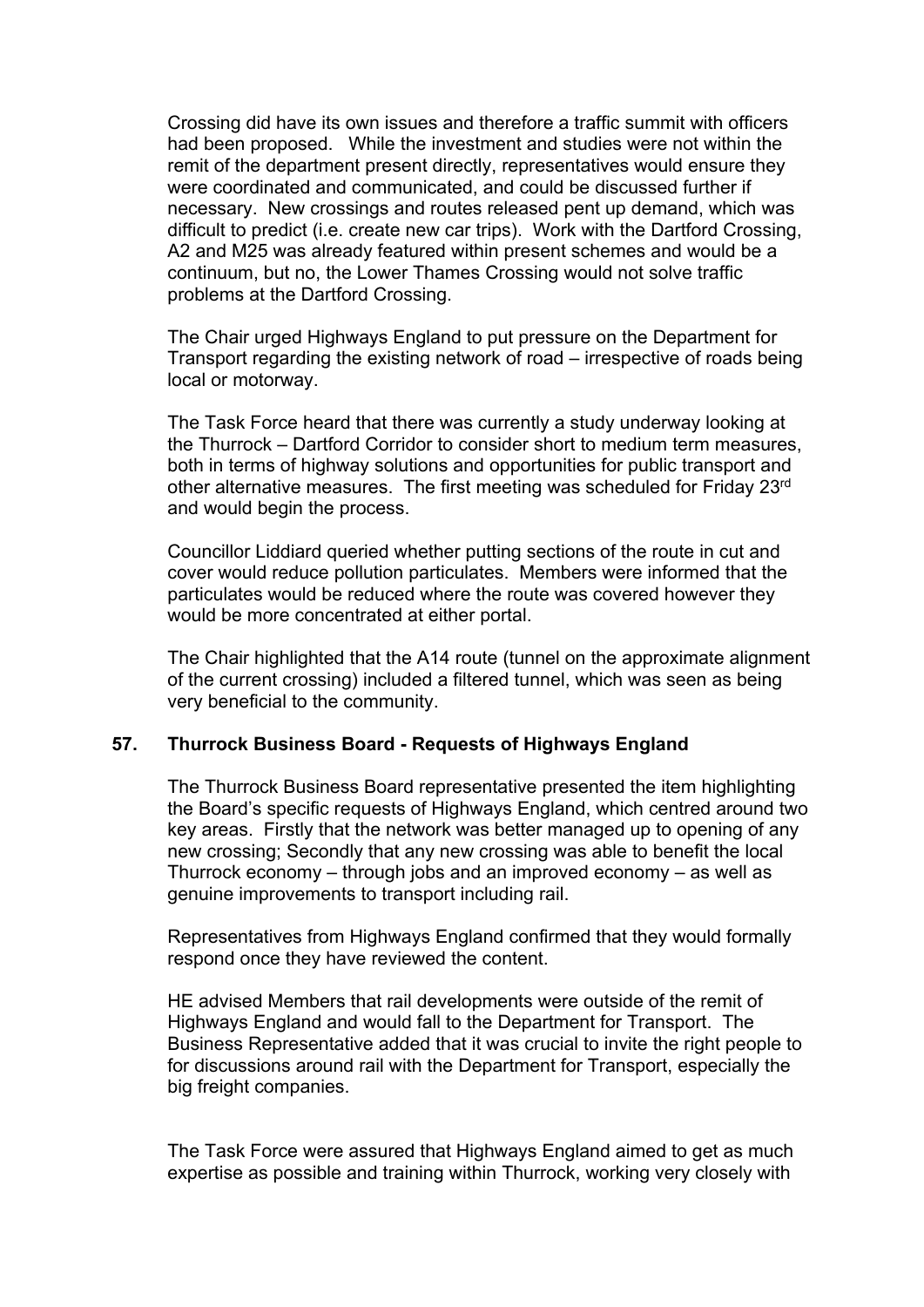local communities, chambers of commerce and other such organisations. It was crucial that this work started now with colleges and apprenticeship schemes. Highways England were currently working with a not for profit organisation, 'Class of Their Own', working to bring Design, Engineering and Construction into schools, this scheme was in the early stages but was a key part of providing jobs for the long term in the local area.

The issues around the current Dartford Crossing required a much wider debate, hence the proposed traffic summit. There were a number of difficult situations to be managed and the Lower Thames Crossing was about managing the entire network, not simply the addition of another route.

The Chair advised that the current crossing required a state of the art traffic management system, and this should be included in the Council's 'shopping list'.

The Corporate Director of Place recognised that rail was beyond the remit of Highways England and suggested that officers could liaise with the Department for Transport if the Task Force so wished. The Task Force agreed that this should occur.

The Resident Representative stressed that that the business perspective was understandable, but additional railway through the tunnel could result in even greater impact to the Green Belt and open spaces.

She continued that she was understandably sceptical regarding business opportunities for Thurrock, following previous comments from Highways England that "there would be a need for tea bags and milk that Thurrock could provide (Jan '18 taskforce).

The Thurrock Business Board Representative also highlighted concern on HEs supply chain expressing concern regarding theory versus reality i.e. once contracts were signed Highways England would have no control over subcontractors and therefore who would deliver the work. He stressed that projects should directly benefit the communities they would affect most and that HE must be specific in what is specified in tender content and selection processes.

Councillor Allen reiterated that he was opposed to the scheme, but if it were to go ahead Highways England would need to provide the best outcomes for residents, as the route would affect the borough for over 100 years.

Councillor Liddiard noted that Tilbury would be host to the Lower Thames Crossing, Tilbury2, the RWE Npower power station and quite possibly the majority of the new housing to be built in Thurrock. He sought assurances that there would be coordination between these schemes; otherwise he could envisage very real problems for the area. The Corporate Director of Place informed the Committee that Nationally Strategic Infrastructure Projects, such as the Lower Thames Crossing, Tilbury2 and the power station, did need to reflect each other in their submissions to the Planning Inspectorate given the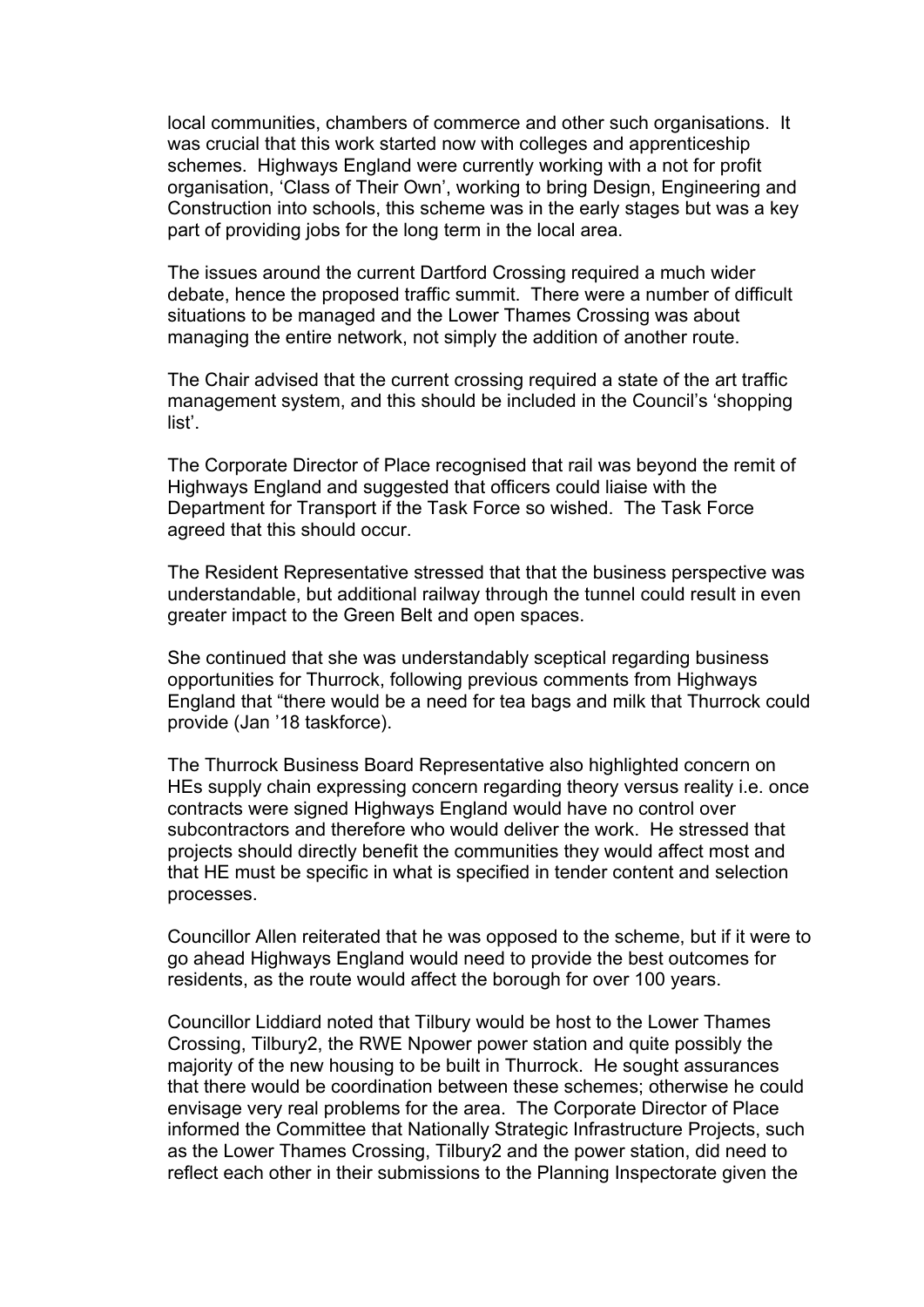cumulative effect of development in one area. The Business Representative confirmed that NSIPs had to consider the cumulative impact of other schemes in the area, depending on the stage of those schemes. As Tilbury2 had been ahead of the others it had to give some consideration however, the Development Consent Order application for the Lower Thames Crossing would be submitted later.

The Lower Thames Crossing would therefore have to give full consideration to other developments as that DCO Application followed all the others.

## **58. Highways England Closed Session - 5 March 2018**

The Chair presented the item which provided transparency regarding a closed session between Highways England and elected Members of Thurrock Council, including a number of questions raised and their outcomes. Residents were assured that all the information presented at the meeting was available within the public domain.

Councillor Jones sought clarity regarding Project Led Decisions and what they entailed, would there be no consultation regarding the elevated sections of the route? Tim Jones assured the Task Force that they could consult with Highways England regarding anything they wished, however some areas were subject to engineering limitations. Councillor Jones continued that there had been some changes already, such as going underneath the A13. He questioned whether there was room for discussion around lowering the route near East Tilbury. There were a number of constraints in that area, such as network rail routes and the existing road network; however Highways England were trying to minimise the impact as much as possible.

Councillor Little repeated his request from several months ago that, if Highways England were planning things with which residents and Members would not be happy (e.g. the elevated sections over the Fens; the LTC going over the railway near East Tilbury) business cases be provided to evidence their justifications and the alternative option.

The Chair requested that future meetings of the Task Force be held in the Council Chamber.

# **59. Highways England Update - Visual Impact**

Highways England presented their visual impact fly through.

Councillor Jones felt the presentation was a poor show from Highways England. The visuals had been delayed and the Task Force had waited a long time but they didn't show much. He asked whether any other visual impact presentation had been shown elsewhere. He also noted that diagrams placed before Members were dated November 2017, so asked why they had not been presented to the Task Force earlier. It was confirmed that the visual presentation was stated that this project was still in the very early stages of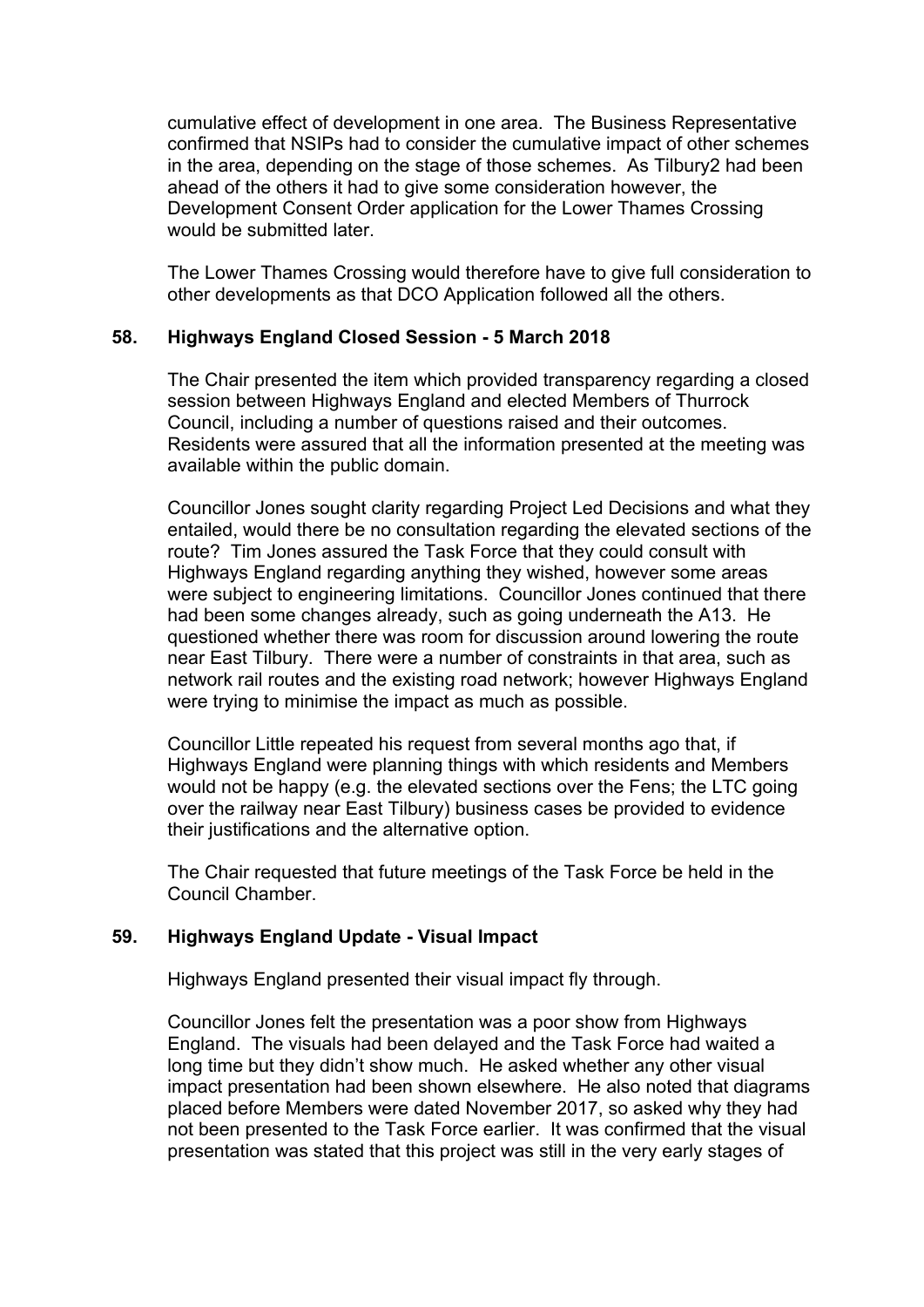design and the design was still being developed. He felt it was showing more than most road schemes would show at this early stage.

Councillor Allen urged Highways England to get the design right to ensure the health and wellbeing of residents are key design elements regardless of cost. He felt it would be better to double the amount of investment if necessary, as the road was due to be tolled and would therefore return the overall cost tenfold. Health and wellbeing and the environment were paramount and in the words of Highways England would provide a "much better product".

The Thames Crossing Action Group Representative echoed Councillor Jones' concerns around drawings dated November 2017 and noted that businesses had been shown information upfront while drawings continued to be withheld from the Task Force and residents of Thurrock. He continued to highlight that the visuals had shown Heath Road as closed. Highways England had repeatedly advised residents at community meetings that communities would not be split by the project; however the closure would separate Chadwell-St-Mary and Orsett Heath from the local health hub at Orsett Hospital. The Task Force were reminded that the presentation and route were very much work in progress.

The Resident Representative expressed her deep disappointment. She had thought the presentation would have been realistic within the context of the borough but no local points of reference such as houses were shown. She felt the whole thing was unacceptable. Highways England had used the word 'mitigation' since the beginning of the process, but between the 'nonnegotiable' Project Led Decisions and the visuals shown there were no signs of any mitigation. She felt that the Task Force were simply being used to facilitate consultation that is expected of Applicants within the Development Consent Order process but at no point are Highways England actually evidencing how they have listened and responded to any of the issues raised.

Councillor Okunade stated that the presentation is simply too fast to understand and appreciate. She suggested it would be helpful to have a more robust visual with narration as it was hard to follow and recognise.

Councillor Jones asked whether a better visual, including a side on view and the location of houses, would be brought to the Committee; it would also be helpful to see visuals for the Kent side of the scheme, as a comparison. Members were simply hoping to get the best deal for Thurrock, and be given the same considerations as Kent.

Highways England accepted the criticisms and observations of the Task Force, which was part of the reason they attended meetings. The comments around narration were taken on board as a useful suggestion. There were already plans to provide a perspective from different roads however the accuracy of detail was more important than

The Chair requested an update in 3 months, if possible. There would be new information in 3 months' time, and Highways England hoped to share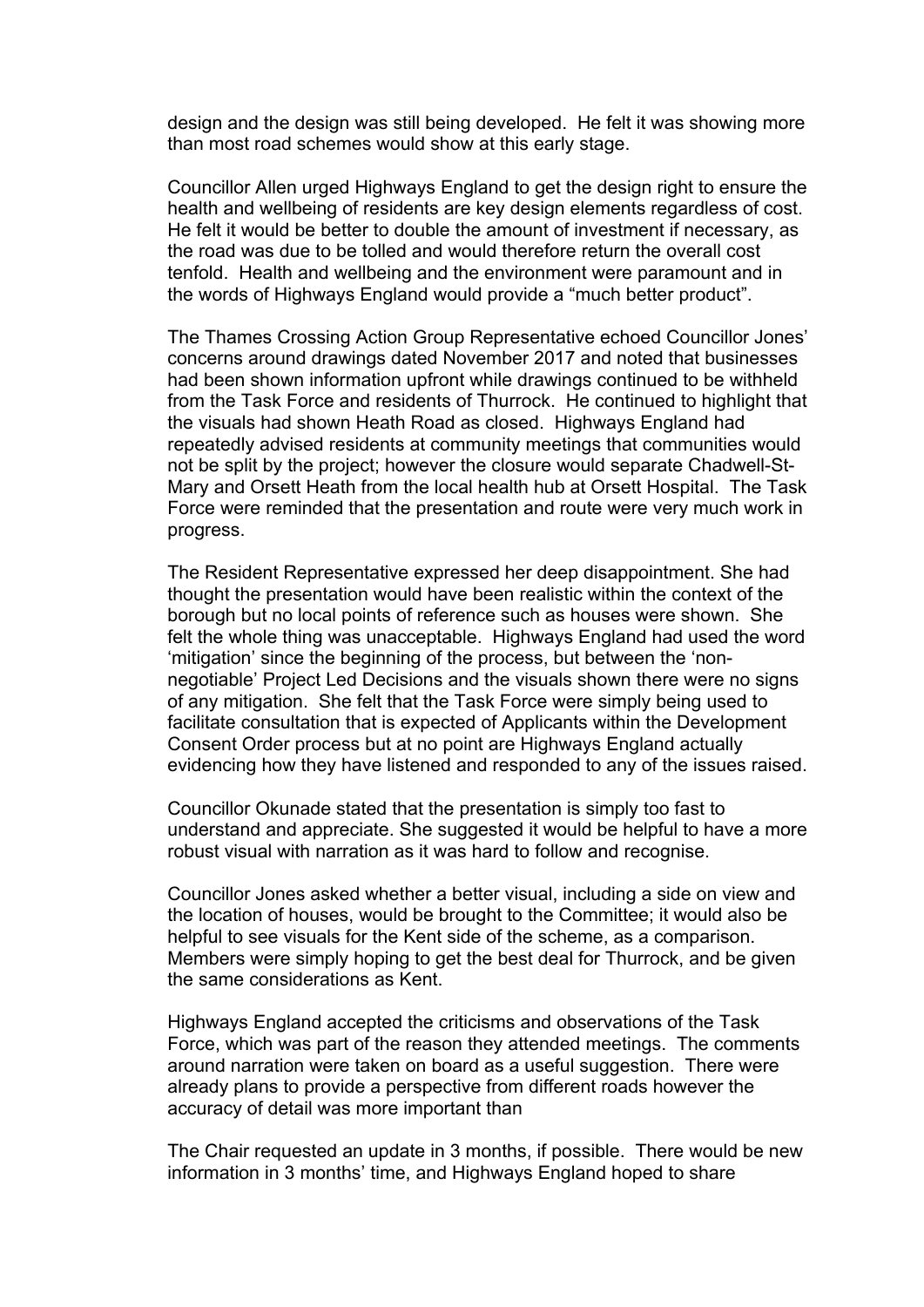information with the Task Force in line with their agendas. It was difficult for Highways England to get data validated, so until that point it was more about how things were done than the specific figures. For this reason there would be no air quality report until the time of the statutory consultation.

Councillor Little highlighted that the room was filled with residents who had attended hoping to see the model, and he believed they would likely feel let down. He expressed the view that the lack any recognisable features (i.e. houses) was a real issue, as they would provide the ability to recognise both the location and impact of the scheme. He continued to highlight the fact that he had been informed repeatedly by Highways England that there would be no road closures, and so he had advised residents the same. The presentation showed a closure in Heath Road and as Portfolio Holder for Transportation and Highways, an Orsett Ward Councillor and a resident of Orsett Heath he should have been made aware prior to the meeting of the Task Force. Councillor Little also echoed Councillor Okunade's comments regarding the speed of the visualisation and the suggestion of narration, adding that it would benefit from different views in future.

Highways England confirmed that Heath Road was the only road considered for closure. Plans had previously included Baker Street but had been amended to keep it open and work was underway to investigate ways to keep Heath Road from closing too. All public rights of way were also unaffected by the route.

Councillor Jones reiterated that the visual model had been suggested by Highways England and the Task Force had only put pressure once it had been postponed. Business meetings had been shown visual models and this was a problem.

The Thames Crossing Action Group Representative informed the Task Force that the visual model had been broken down with additional information on their website. He asked whether any additional information would be shared at the Southend Business Group meeting on Friday. It was confirmed the information shared would be the same as shared at the Task Force.

Highways England presented the visual model again and the Task Force discussed certain sections of the route in more detail to clarify locations etc. There remained considerable ambiguity as to which road was which as presented by the Technical Director and the TCAG representative talked the Task Force through the various links from the fly through. The Chair made it clear that if a resident of Thurrock was needed to describe HE's fly through it proved that the visual model was not detailed enough and would need to be enhanced and brought back before the Task Force.

Tim Jones stated that in terms of air quality impacts on the local community Highways England would not realise any Air Quality data until the summer i.e. just before the start of the Consultation process as it would be wrong to release this until there was full validation.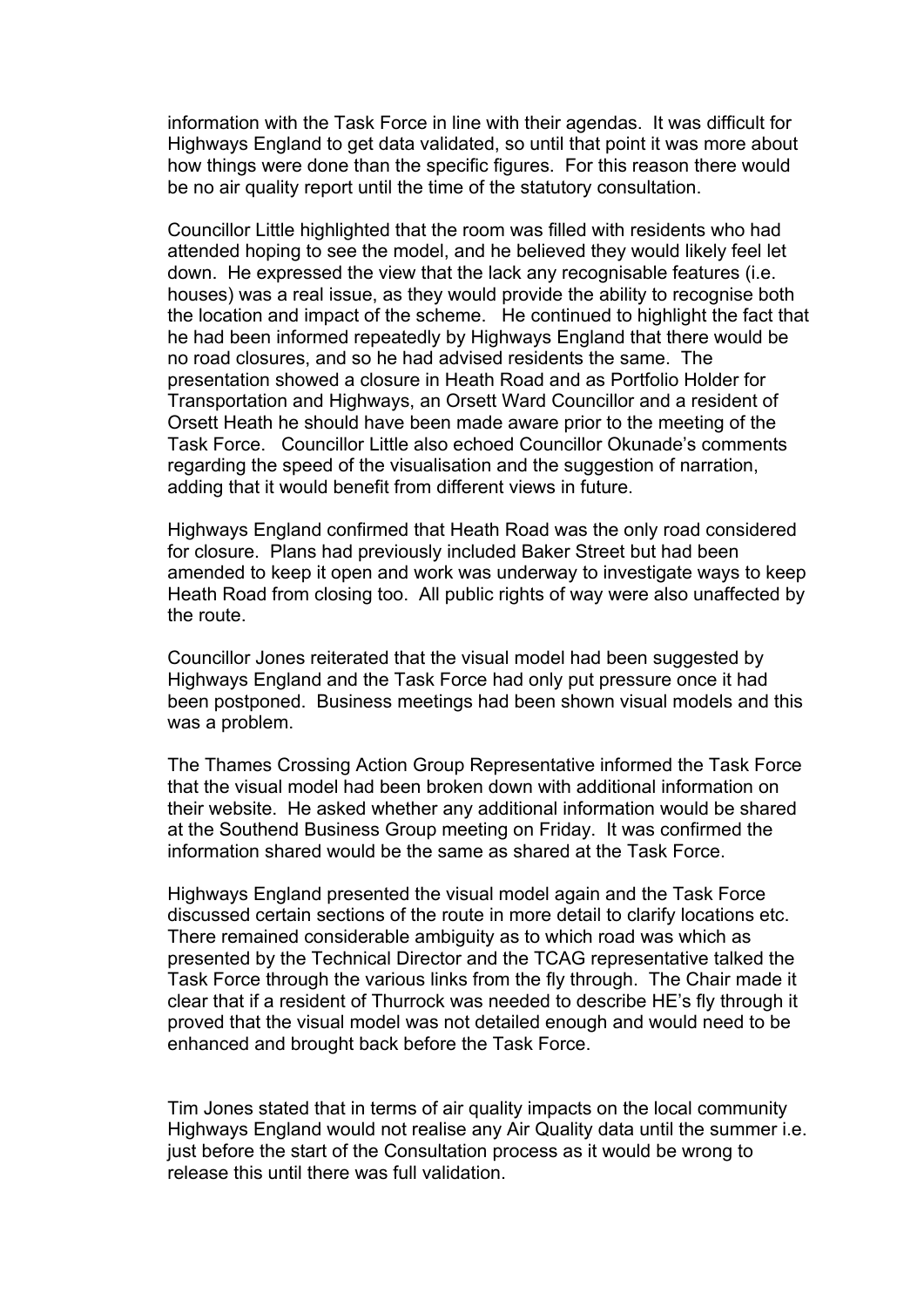The Interim Assistant Director reminded that Highways England had made assurances that Thurrock Council would receive monthly air quality data and it was for that reason that each month Thurrock Council had been asking this. As HE were now stating it would not be released until the summer Thurrock would need to understand – perhaps from HE's Chief Scientist – why such normal data sharing of monthly validated outputs could not be shared as was common place between Local Highway Authorities and HE elsewhere across the country.

Ian Kennard then stated that Highways England was already about to release the monthly validated data.

Thurrock reasserted the need for the data and Highways England to confirm whether or not data would be shared, given confusion within Highways England.

### **60. Lower Thames Crossing Task Force Priorities Update**

Councillor Kelly requested an addition regarding traffic modelling data regarding the Tilbury link road and between the Orsett Cock roundabout and the M25. He also noted that it would not be difficult for Highways England to provide written responses to a number of the priorities listed.

#### **61. Work Programme**

Councillor Little urged Highways England to ensure that the Health Impact item was delivered in a way that was easily understandable, and in plenty of time ahead of the meeting, rather than on the same day. Highways England reiterated that there would be no Health Impact Assessment as an HIA is not a legal requirement.

The Interim Assistant Director – Lower Thames Crossing stated that both Thurrock and Gravesham Council's had formally asked for an HIA. Indeed Essex had also stated that an HIA would provide a basis on which the full impacts could be understood, managed and mitigated. It was disappointing to be formal informed, and in this manner, that the views of these Councils were not being heard.

Highways England said that whilst they were not required and thus would not undertake a Health Impact Assessment it was advised that Department for Transport had requested that HE undertake a Distributional Impact Assessment and this would be more fully described at the next Task Force.

The Director of Public Health questioned why no Health Impact Assessment would be undertaken, when Highways England had undertaken these for much smaller schemes such as the A14, M3 and the smart motorway. Given that the Lower Thames Crossing was a £6bn scheme, Highways England must set out at the basis on which the decision to reject a Health Impact Assessment had been made? Clarity was sought as to who would be making